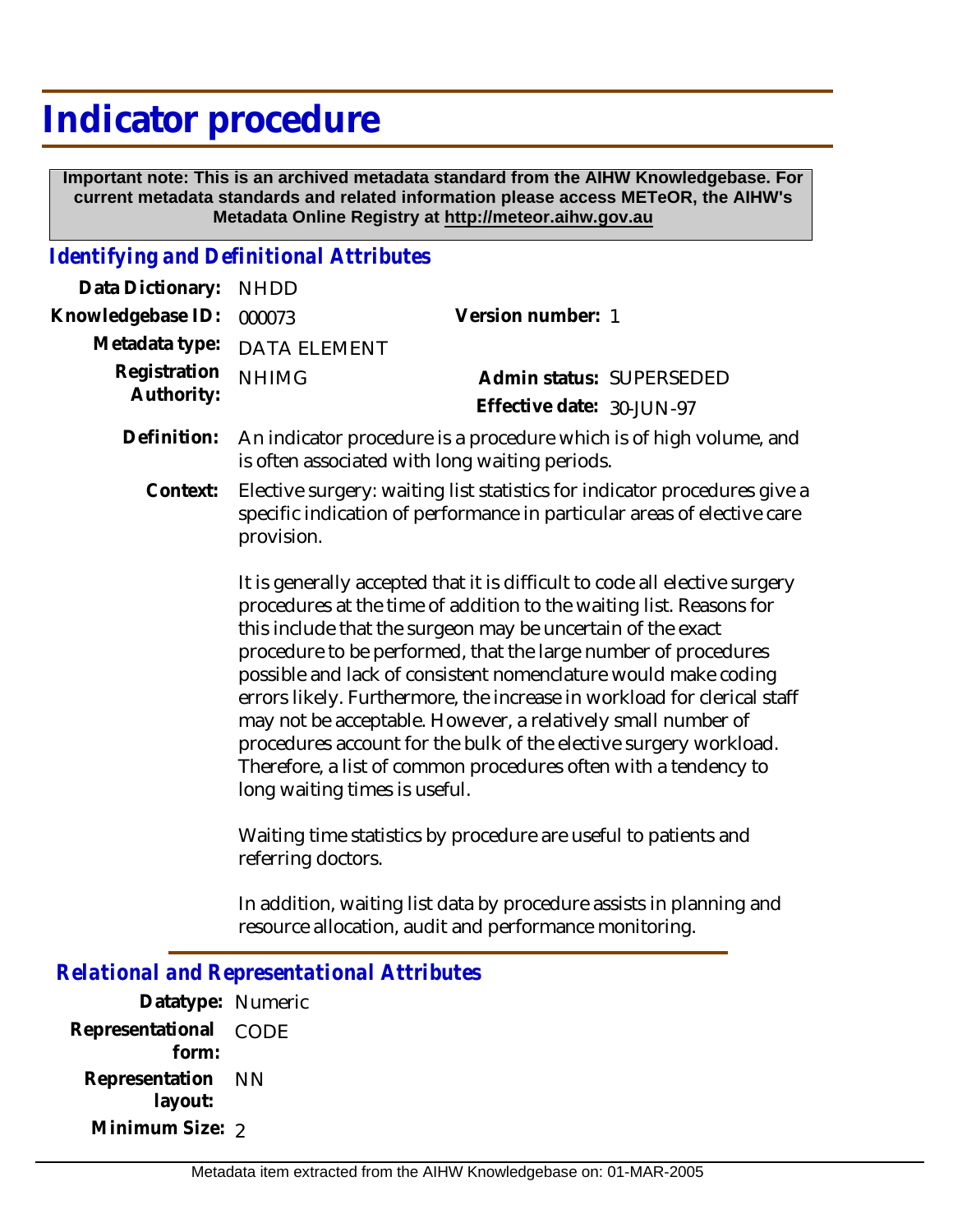| Maximum Size: 2 |    |                                       |
|-----------------|----|---------------------------------------|
| Data Domain: 01 |    | Cataract extraction                   |
|                 | 02 | Cholecystectomy                       |
|                 | 03 | Coronary artery bypass graft          |
|                 | 04 | Cystoscopy                            |
|                 | 05 | Haemorrhoidectomy                     |
|                 | 06 | Hysterectomy                          |
|                 | 07 | Inquinal herniorrhaphy                |
|                 | 08 | Myringoplasty                         |
|                 | 09 | Myringotomy                           |
|                 | 10 | Prostatectomy                         |
|                 | 11 | Septoplasty                           |
|                 | 12 | Tonsillectomy                         |
|                 | 13 | Total hip replacement                 |
|                 | 14 | Total knee replacement                |
|                 | 15 | Varicose veins stripping and ligation |
|                 | 16 | Not applicable                        |

Guide For Use: A procedure is a therapeutic or diagnostic activity performed on a patient which involves risk to the patient (either directly due to the activity, or indirectly due to the anaesthesia required) and which requires specialised facilities or equipment usually only available in an acute hospital.

> These permissible data values include several ICD-9-CM (Eighth Edition, October 1991) codes, which are listed below. Where a patient is awaiting more than one indicator procedure, all codes should be listed. This is because the intention is to count procedures rather than patients in this instance.

- cataract extraction: 13.11, 13.19, 13.2, 13.3, 13.41, 13.42, 13.43,

13.51, 13.59, 13.64, 13.65, 13.66, 13.69.

- cholecystectomy: 51.22, 51.23.

- coronary artery bypass graft: 36.10, 36.11, 36.12, 36.13, 36.14, 36.15, 36.16, 36.19.

- cystoscopy: 57.31, 57.32, 57.33.

- haemorrhoidectomy: 49.42, 49.43, 49.44, 49.45, 49.46, 49.47, 49.49.

- hysterectomy: 68.3, 68.4, 68.5, 68.6, 68.7, 68.8.

- inguinal herniorrhaphy: 53.00, 53.01, 53.02, 53.03, 53.04, 53.05,

53.10, 53.11, 53.12, 53.13, 53.14, 53.15, 53.16, 53.17.

- myringoplasty: 19.4, 19.52, 19.53, 19.54, 19.55, 19.6.

- myringotomy: 20.01, 20.09.

- prostatectomy: 60.2, 60.3, 60.4, 60.5, 60.61, 60.62, 60.69.

- septoplasty: 21.88.

- tonsillectomy: 28.2, 28.3.

- total hip replacement: 81.51, 81.53.

- total knee replacement: 81.54, 81.55.